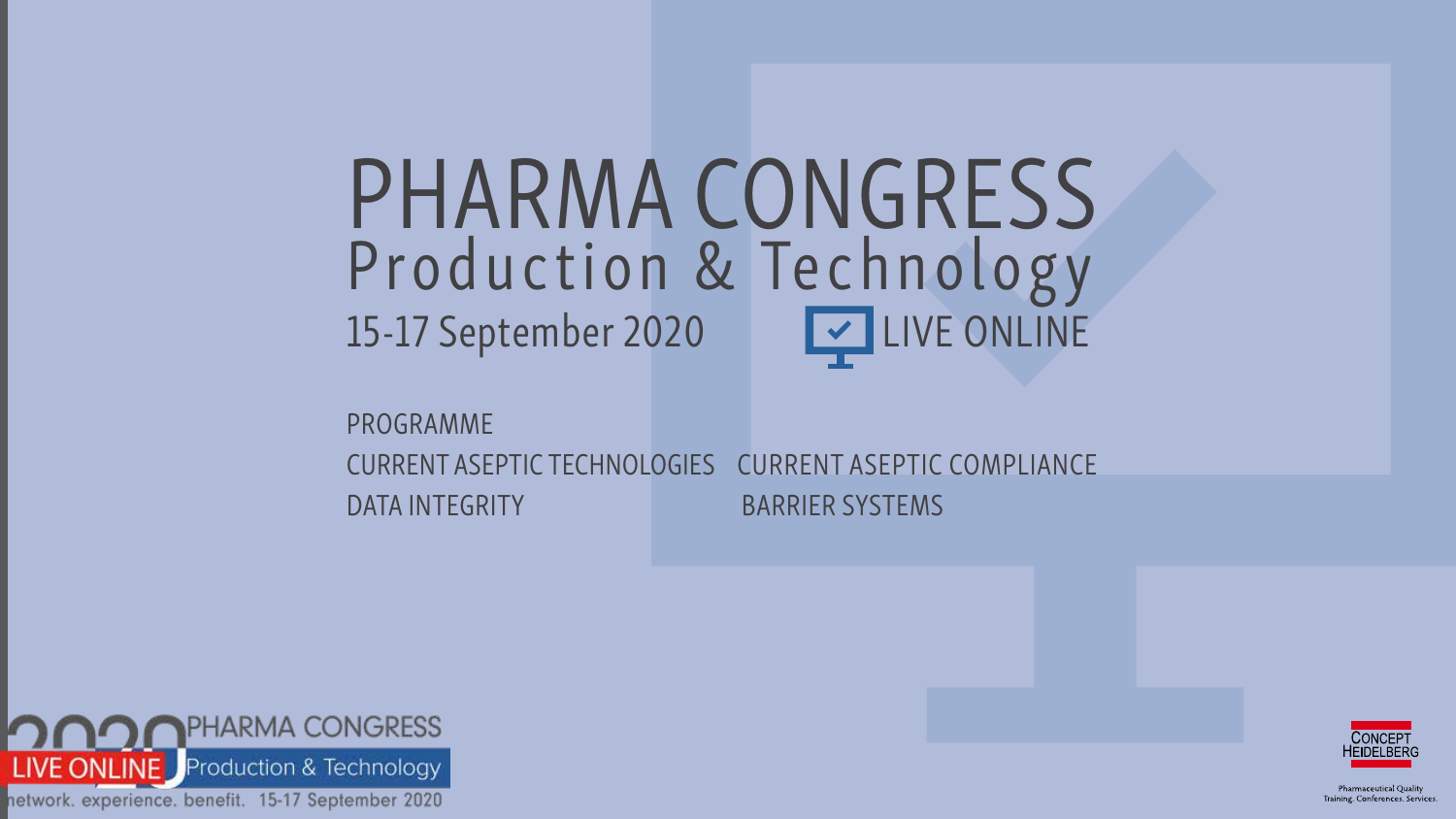

Benefit from your colleagues' experience and from the direct information exchange at the Pharma Congress 2020 again. The guiding theme from 15-17 September 2020 will be once more "users report for users". And as before speakers will report about the challenges in their everyday business and about possible solution approaches.

#### The Pharma Congress Steering Committee



Dr Friedrich Haefele, Boehringer Ingelheim Formerly Vice President BP Fill & Finish **Germany** 

Dr Rainer Schmidt, F. Hoffmann-La Roche AG Formerly Site Manager Kaiseraugst

Jörg Zimmermann, Vetter Pharma-Fertigung Vice President Vetter Development Service, External Affairs

Dr Johannes Krämer, CSL Behring Manager Engineering

Prof Franz Maier Formerly Manager Technology, Nycomed

Roland Szymoniak, Sanofi Manager Industrial Engineering & Transfer

Gert Moelgaard, ECA Validation Interest Group Consultant, Moelgaard Consulting



Frank Studt, Gempex Managing Director



Günter Körblein, Tetragon Consulting Senior Consultant

#### **Pharma Congress – Overview**

#### **i** Key Note 15 September



• The drivers of change

- New paradigms and concepts
- **Contamination Control and Quality Risk Management**
- **Stakeholder consultation**
- New expectations to Media Fills and Lyophilisation
- The big challenges CCIT and PUPSIT

#### i **Key Note 16 September**



**Case Study AbbVie: The new Biologics Site in Singapore** Dr. Rolf Ratke, *Abbvie |* Ronan Mc Garvey, *Abbvie*

- The Site strategy
- Products, processes & equipment
- Cooperation with EMA, blueprint to prepare for the successful pre-approval-inspection
- From start- up to realization until approval

| <b>Conferences</b>                | One Day Ticket € 690,- | <b>15 September</b><br>9:00-17:00 h | 16 September<br>$9:00-17:00h$ |
|-----------------------------------|------------------------|-------------------------------------|-------------------------------|
| <b>Barrier Systems</b>            |                        |                                     |                               |
| Data Integrity                    |                        |                                     |                               |
| Current Aseptic Technologies      |                        |                                     |                               |
| <b>Current Aseptic Compliance</b> |                        |                                     |                               |
| Virtual Exhibition PharmaTechnica |                        |                                     |                               |

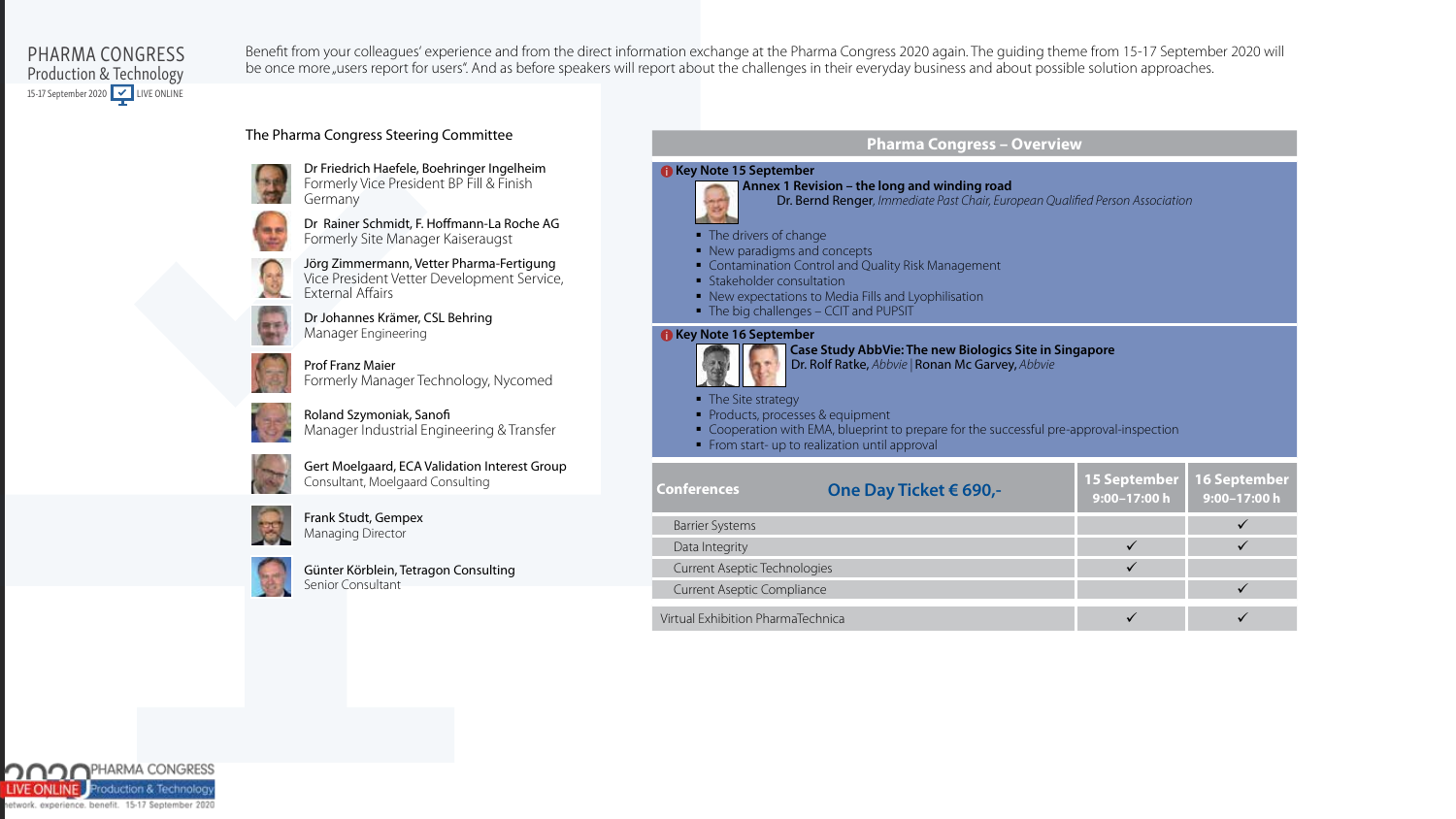#### VIRTUAL EXHIBITION PHARMATECHNICA

COOPHARMA CONGRESS Parallel to the conferences on 15 and 16 September and additionally on 17 September there will be the virtual exhibition PharmaTechnica. Take advantage of this opportunity to get to know new technologies, products and services at the virtual stands of the exhibitors.

#### **FEES**

Charges for the one day tickets are € 690,- plus VAT (due to the special fees for the congress, ECA membership discounts are not applicable). These tickets allow you to follow any conference offered that day (you can also switch between the conferences any time).

#### CONTACT

#### **For questions regarding content:**

#### ECA Data Integrity / ECA Current Aseptic Technologies & Compliance / ECA Barrier Systems:

Dr. Andreas Mangel (Operations Director), Phone +49 (0)6221/84 44 41, E-Mail: mangel@concept-heidelberg.de.

#### **For questions regarding the organisation:**

Ronny Strohwald (Organisations Manager), Phone +49 (0) 6221/84 44 51, E-Mail: strohwald@concept-heidelberg.de. Detlef Benesch (Organisations Manager), Phone +49 (0)6221/84 44 45, E-Mail: benesch@concept-heidelberg.de.

#### ORGANISATION

CONCEPT HEIDELBERG – on behalf of the ECA Academy P.O. Box 10 17 64 D-69007 Heidelberg Telefon +49 (0)6221/84 44-0 Telefax +49 (0)6221/84 44 34 E-Mail: info@concept-heidelberg.de www.gmp-navigator.com



#### PLEASE NOTE!

**Exhibition Visit:** The virtual exhibition PharmaTechnica from 15-17 September 2020 will also be open to visitors who are not participating in the Congress. The visit of the exhibition does not entitle you to also participate in any of the conferences.

**Congress Materials:** All presentations will be provided prior to the Congress as Downloads.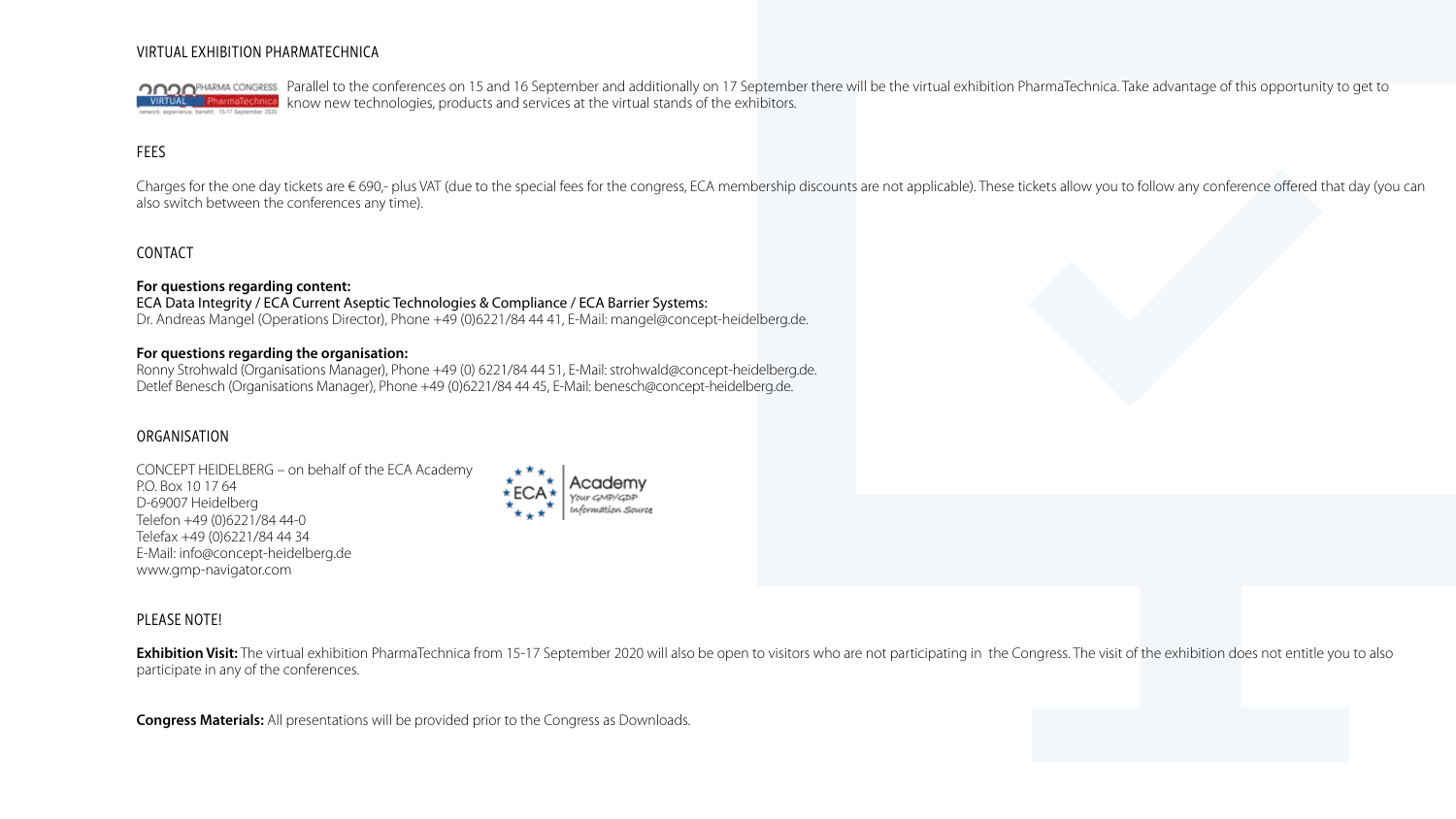#### PHARMA CONGRESS Production & Technology 15-17 September 2020 | <u>V</u> | LIVE ONLINE PHARMA CONGRESS

|  | With speakers from authorities and Industry (as of June 2020) |  |
|--|---------------------------------------------------------------|--|
|  |                                                               |  |

| Sinéad Cowman         | Lonza<br>Global Business Development and Marketing Manager - Informatics.     | Günther Kurta                | Boehringer Ingelheim<br>Head of technical documentation RCV.                                         |
|-----------------------|-------------------------------------------------------------------------------|------------------------------|------------------------------------------------------------------------------------------------------|
| Prof. Dr. Regine Eibl | Zürcher University of Applied Science<br>Professor.                           | Dr. Markus Lesch             | Vetter Pharma-Fertigung<br>Head of Microbiological Validation.                                       |
| <b>Hesham Elrayes</b> | B. Braun<br>Senior Auditor.                                                   | Prof. Dipl.-Ing. Franz Maier | zuletzt Nycomed<br>Zuletzt Leiter der Hauptabteilung Technik.                                        |
| Dr. Rainer Gnibl      | Regierung von Oberbayern<br>GMP-Inspektor.                                    | Quentin Majeau               | Hydro-Fill<br>Director of the Single-Use Department.                                                 |
| Fabio Gentilini       | <b>BSP Pharmaceuticals</b><br>Project Manager.                                | Ronan McGarvey               | AbbVie<br>Director, Quality Operations.                                                              |
| Hannah Greiner        | Epista Life Science<br>Senior Consultant.                                     | Didier Meyer                 | <b>DMCompliance</b><br>Consultant at DMCompliance.                                                   |
| Dr. Martin Haerer     | Rommelag CMO<br>Head of Development / QP.                                     | Gert Moelgaard               | <b>ECA Validation Interest Group</b><br>Head of ECA Validation Interest Group; Moelgaard Consulting. |
| Dr. Philip Hörsch     | Vetter Pharma-Fertigung<br>Director QA - Validation/Risk Management/Trending. | Dr. Daniel Müller            | Local GMP Authority of Baden Württemberg<br>Head of GMP Inspectorate.                                |
| Maria Kladi           | National Organization for Medicines, Greece<br>GMP Inspector.                 | Dr. Felix Oehme              | Bayer<br>Head of Biological Development Wuppertal.                                                   |
| Dr. Timo Krebsbach    | <b>HHAC Labor Dr. Heusler</b><br>Managing Director.                           | Dermot O'Riordan             | EirGen<br>Sterile Technical Operations Manager.                                                      |

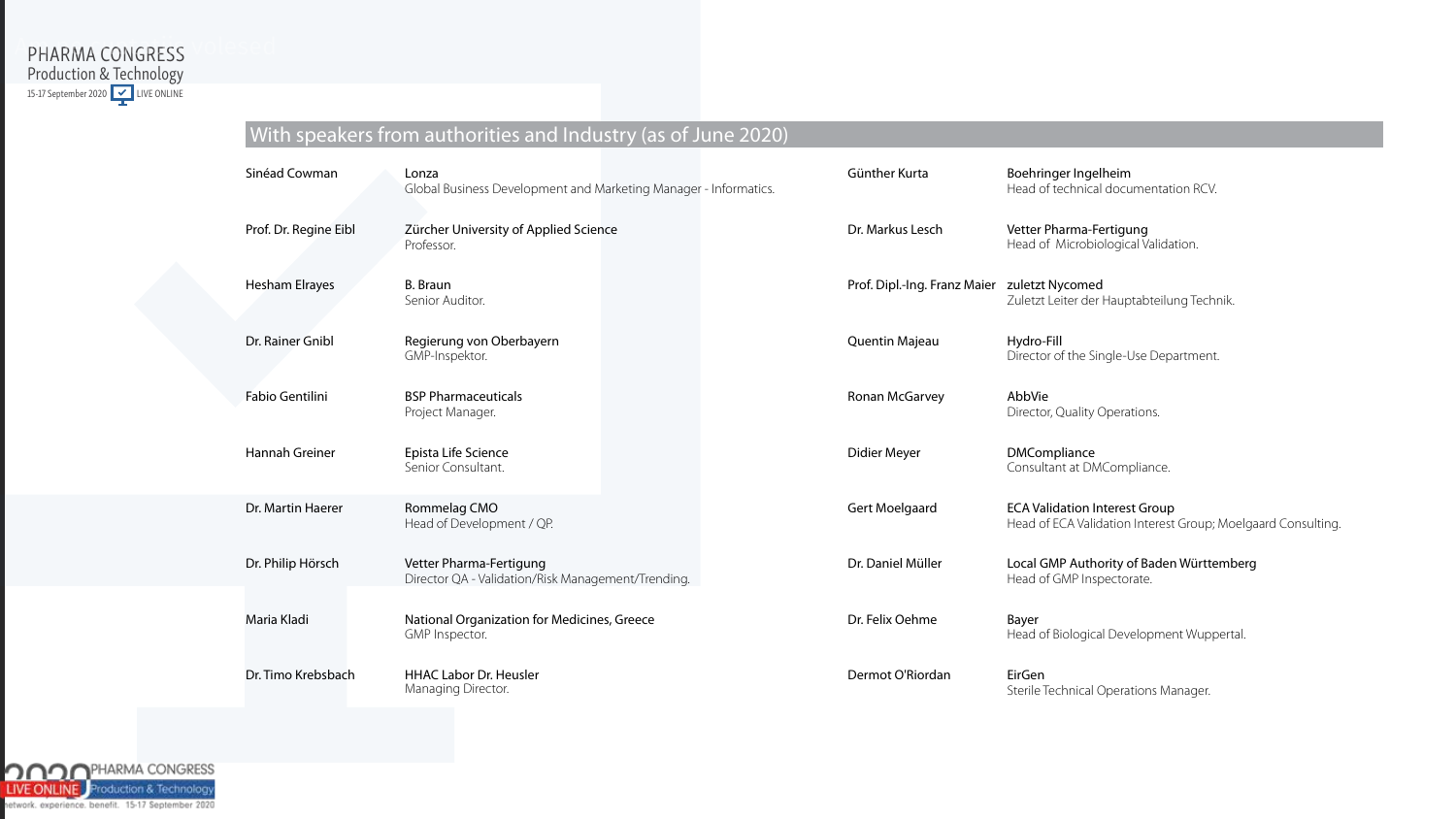### With speakers from authorities and Industry (as of June 2020)

| Dr. Rolf Ratke            | AbbVie<br>Director Biologics QA.                                                                                                                                              | Dr. Ruud van Stigt  | Curium<br>EU Manufacturing, Supply Chain & MES Manager.                          |
|---------------------------|-------------------------------------------------------------------------------------------------------------------------------------------------------------------------------|---------------------|----------------------------------------------------------------------------------|
| Dr. Bernd Renger          | Immediate Past Chair of the European QP Association<br>Bernd Renger Consulting.                                                                                               | Dr. Sofia Venceslau | <b>Genibet Biopharmaceuticals</b><br>Project Manager.                            |
| Dr. Gabriele Sabine Roidl | Lonza<br>Project Leader Drug Product Manufacturing.                                                                                                                           | Patrice Wery        | <b>GSK Vaccines</b><br>Business Excellence Secondary - Head of Product Stewards. |
| Matthias Runge            | Bayer<br>Global Manufacturing Systems Technology Expert.                                                                                                                      | Thomas Wibbeling    | Miltenyi Biotec<br>Manager Computerized Systems Validation.                      |
| <b>Yves Samson</b>        | ECA DI & IT Compliance Interest Group<br>Kereon AG, CEO & e-Compliance SME.                                                                                                   |                     |                                                                                  |
| Stefan Schöttle           | <b>Roche Diagnostics</b><br>Nach 20 Jahren in der zentralen Informatik leitete Herr Schöttle bis zu seinem<br>Vor-Ruhestand die Roche Pharma Informatik am Standort Mannheim. |                     |                                                                                  |
| Dr. Martin Schwab         | Vetter Pharma-Fertigung<br>Director Customer Project Management.                                                                                                              |                     |                                                                                  |
| Leslie Southam            | Oxford Biomedica<br>QA Manager.                                                                                                                                               |                     |                                                                                  |
| <b>Rutger Vandiest</b>    | <b>Bavarian Nordic</b><br>Senior Director - Global head of sales, CDMO.                                                                                                       |                     |                                                                                  |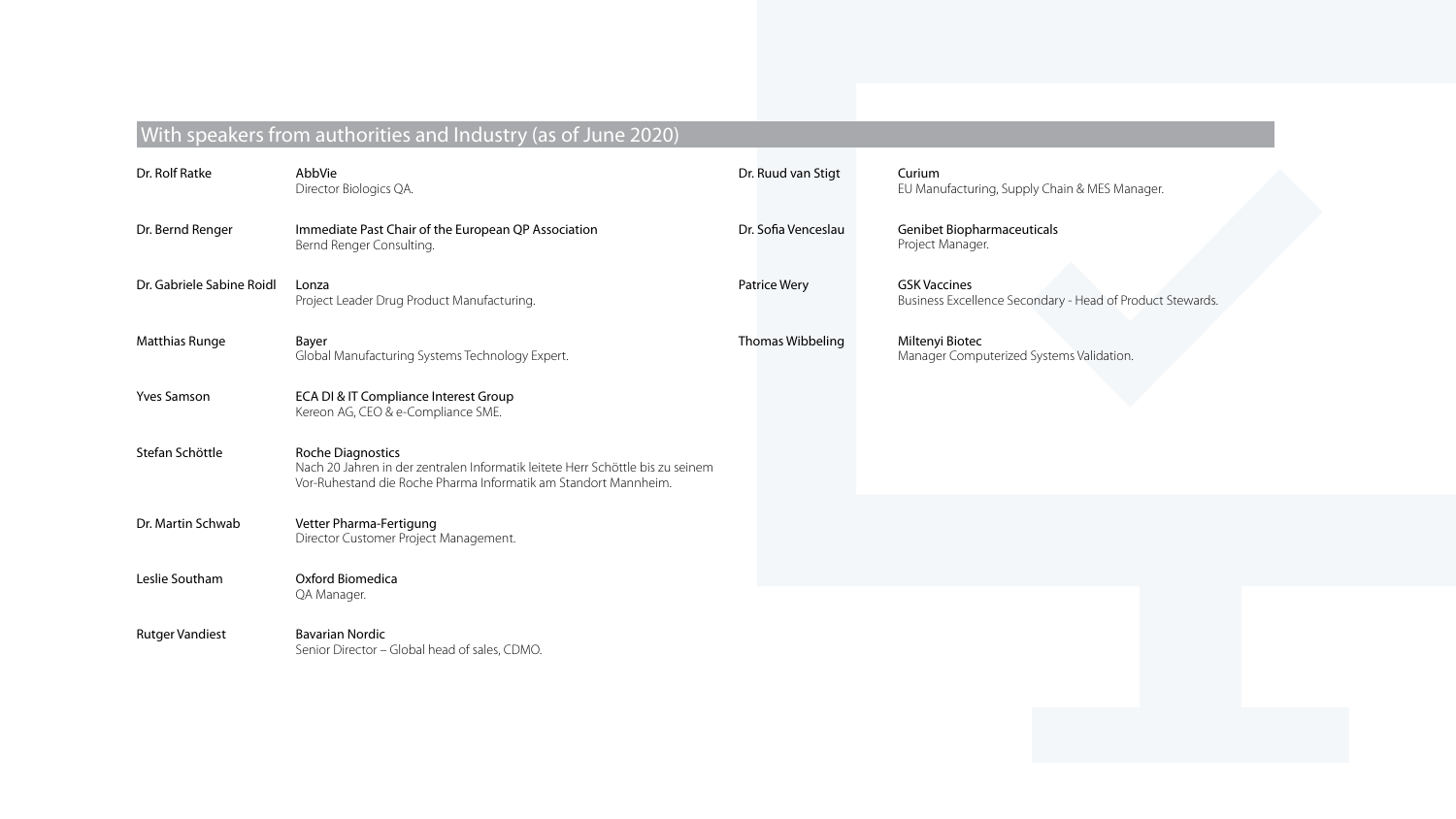### ECA – DATA INTEGRITY | 15 SEPTEMBER 2020

#### **Objective**

- You will get a deeper understanding what European inspectors expect from pharmaceutical companies in regard to Data Integrity and how they deal with Data Integrity issues during inspections
- You will learn how to prepare your company for a successful inspection in regard to Data Integrity
- You will learn how to investigate Data Integrity issues in your company, especially in manufacturing and engineering
- You will discuss suppliers' responsibilities in Data Integrity compliance

#### Background

Even though Data Integrity has been one of the basic GMP principles for years, multiple Data Integrity citations have been reported by FDA und European inspectors during the last five years. Many US Warning Letters and EU Non-Compliance Reports deal with serious Data Integrity violations. Data Integrity questions have been and will continue to be the focus of many GMP inspections.

As a consequence international authorities – FDA, EMA, PIC/S, WHO, MHRA – published (draft) documents to describe the regulatory expectations of Data Integrity.

Although all guidelines are not intended to impose additional regulatory burden to the regulated companies, a lot of uncertainty predominates the pharmaceutical industry how to implement these requirements into the daily business and how to integrate suppliers' experience.

#### Moderator

Yves Samson, *ECA DI & IT Compliance Interest Group*

#### Target Audience

Managers and staff from Manufacturing, QA and Engineering of pharmaceutical companies and suppliers

 Auditors (internal and external) responsible for performing self-inspections or external audits and needing to understand and assess data integrity

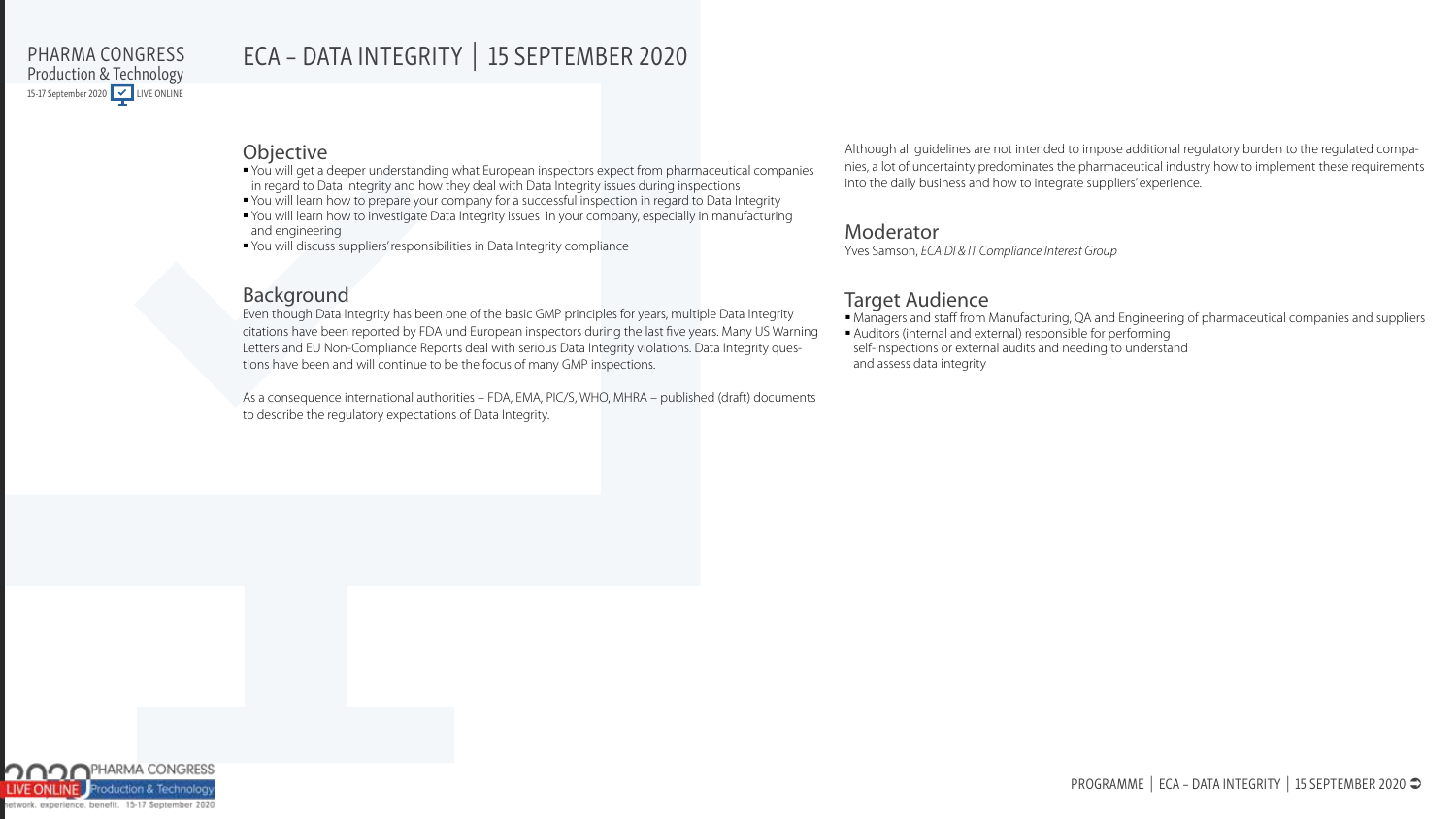### PROGRAMME | ECA – DATA INTEGRITY | 15 SEPTEMBER 2020



**Data Integrity from an Inspector's Point of View**

Maria Kladi, *National Organization for Medicines, Greece*

- Data integrity and Good Documentation Practice
- **Principles of Data Integrity**
- WHO/FDA/MHRA Data Integrity Guidances
- Examples of Data Integrity issues



**Data Integrity by Design** Stefan Schöttle, *Roche Diagnostics*

- Systems, Processes, Organizations
- Data Lifecycle based measures
- **Best practice (dos and don'ts)**
- **Challenges today**
- **Available and emerging technologies**



**DI as topic of GMP-inspections; an inspector's view** 

Dr. Arno Terhechte, *Bezirksregierung Münster*

- Specific documents requested during preparation of an inspection
- How DI is addressed in the Quality Management resp. Data Governance system
- What is the company-specific definition of data (GxP-Data)?
- Specific activities during implementation / operation of compu-terized GxP systems (risk management, validation approach, backup, archiving, rolls and responsibilities)
- Data Flow in manufacturing and quality control
- Ensuring Compliance with regard to DI at service provider and contract manufacturers / labs
- **Inspection findings**



**Case Study: A risk based approach for systematic DI-assessments and -mitigation**  Hannah Greiner, *Epista Life Science*

- How to get started with DI gap assessments
- How to set up a systematic DI assessment approach
- How to document DI assessments
- How to identify high risk DI gaps that need immediate mitigation
- How to define a risk-based mitigation strategy

Experiences with this risk based approach during a CS inspection by Austrian Authorities (AGES)



**Requirements for Operating Computerized Systems and Data Management**  Dr. Philip Hörsch, *Vetter Pharma Fertigung*

- Data Integrity: Definitions and requirements for operating compu-terized systems
- Risk-based evaluation of data management (data input and output during operation) and follow-up activities for application (e.g. data review)
- Application of data management evaluation in case of new system acquisition and for assessment of existing systems
- Examples from quality control and manufacturing (aseptic, secondary packaging)

#### **Data Integrity Compliance Improvement: A Combined Approach to Mitigation**



Matthias Runge, *Bayer*

- Challenges of a gap-based approach to ensure data integrity for a large number of computerized systems Ensuring data integrity with a general set of mitigation measures
- General mitigation measures combined with gap-based approach
- Practical experiences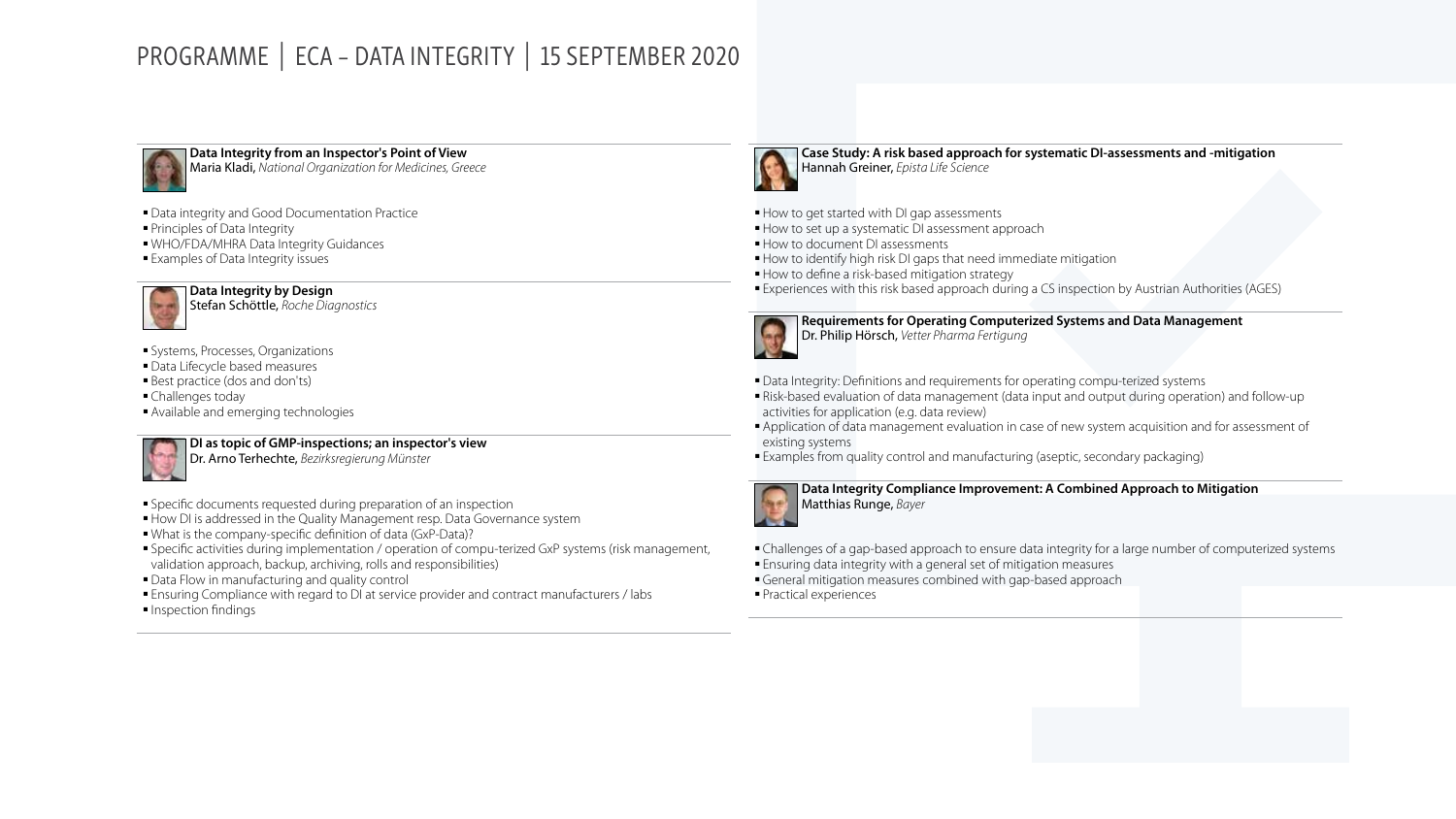### ECA - DATA INTEGRITY | 16 SEPTEMBER 2020 - continued from 15 September 2020

#### **Objective**

- You will get a deeper understanding what European inspectors expect from pharmaceutical companies in regard to Data Integrity and how they deal with Data Integrity issues during inspections
- You will learn how to prepare your company for a successful inspection in regard to Data Integrity
- You will learn how to investigate Data Integrity issues in your company, especially in manufacturing and engineering
- You will discuss suppliers' responsibilities in Data Integrity compliance

#### Background

Even though Data Integrity has been one of the basic GMP principles for years, multiple Data Integrity citations have been reported by FDA und European inspectors during the last five years. Many US Warning Letters and EU Non-Compliance Reports deal with serious Data Integrity violations. Data Integrity questions have been and will continue to be the focus of many GMP inspections.

As a consequence international authorities – FDA, EMA, PIC/S, WHO, MHRA – published (draft) documents to describe the regulatory expectations of Data Integrity.

Although all guidelines are not intended to impose additional regulatory burden to the regulated companies, a lot of uncertainty predominates the pharmaceutical industry how to implement these requirements into the daily business and how to integrate suppliers' experience.

#### Moderator

Yves Samson, *ECA DI & IT Compliance Interest Group*

#### Target Audience

Managers and staff from Manufacturing, QA and Engineering of pharmaceutical companies and suppliers

 Auditors (internal and external) responsible for performing self-inspections or external audits and needing to understand and assess data integrity

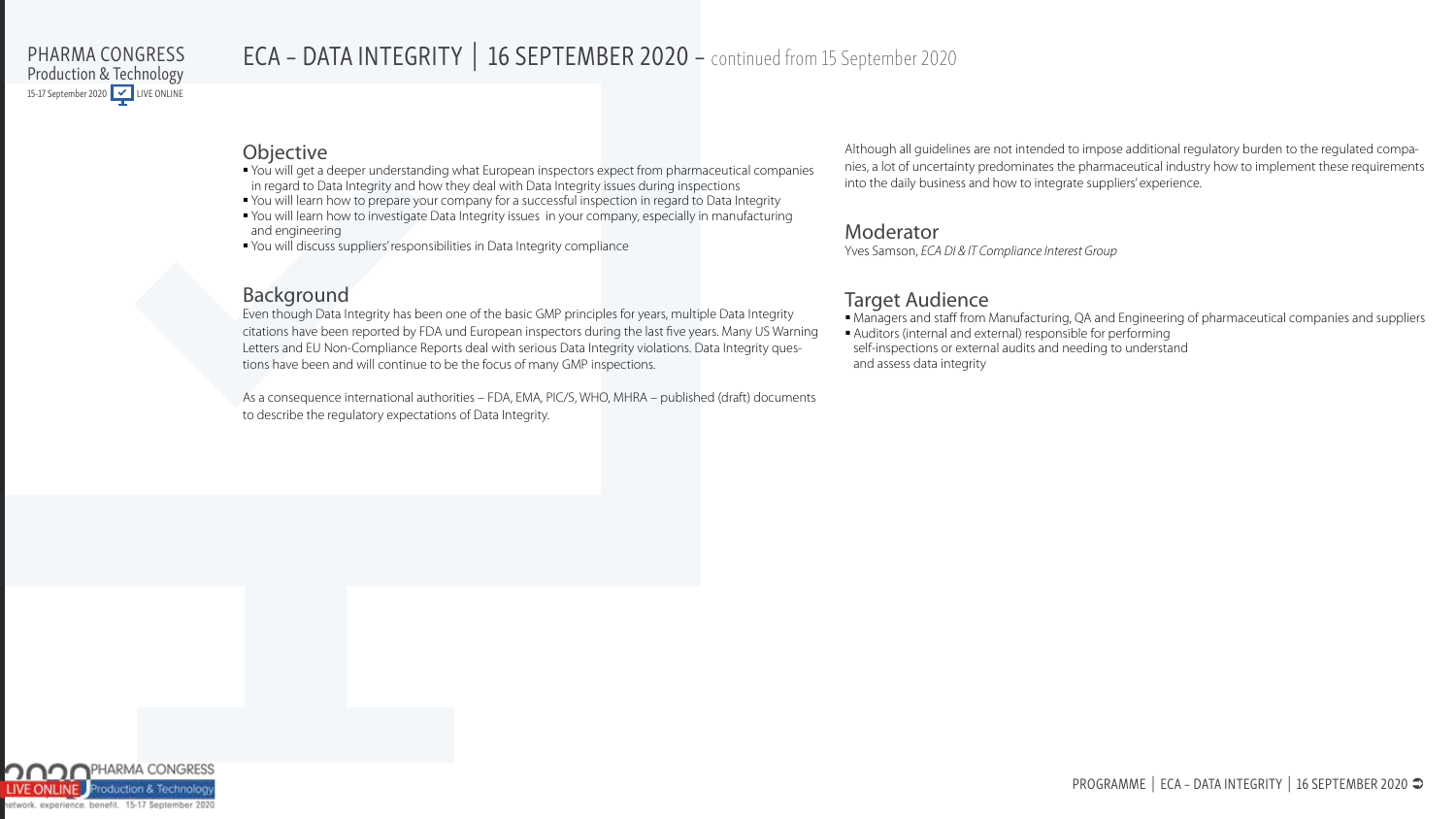### PROGRAMME | ECA – DATA INTEGRITY | 16 SEPTEMBER 2020



**Data Integrity implementation at Curium** Dr. Ruud van Stigt, *Curium*

- Intro Curium, the Nuclear Medicine company
- **Direct Cause for follow up the program**
- Why are we doing this
- **Remediation plan**
- What is next, where are we standing

**Practical applications of Data Integrity and Audit Trail Review**

Sinéad Cowman, *Lonza*

With the intro of the Data Integrity guidelines and the focus on the data management and security, the<br>audit trail has become a primary focus of inspections. Understanding your Audit trail and the ability to re-With the intro of the Data Integrity guidelines and the focus on the data management and security, the view the data contained in it is now essential to compliance.

- extends and contained in the new essential to compliance.<br>• Recommendations in understanding the audit trail functionality and approaches for validation.
	- Importance of details of user requirements and user acceptance testing of audit trail functionality
	- Review of the audit trail: System review vs Data review & Event logs vs. audit logs
	- **I** Identify and avoid typical pitfalls

**Data Integrity in the interaction between business departments and IT as service provider** Thomas Wibbeling, *Miltenyi Biotec*

- Aspects of Data Integrity and their translation into "tangible" requirements
- Data Integrity and its implementation in SLAs between business units and IT
- IT strategy as a provider of shared services for the regulated environment

**Data integrity from engineering to operations based on Comos DDMS at Boehringer Ingelheim**

- Günther Kurta, *Boehringer Ingelheim*
- How to validate a complex engineering tool landscape according to EU GMP Annex 11 and 15
- Change management (working layer technique)
- Assisted engineering document and data management (e.g. object-oriented engineering templates, IEC document classification, flexible unique tags)
- Approval workflows and electronic signature (CFR 21 Part 11)
- Electronic plant documentation (incl. fulltext search, redlining)
- Plant maintenance interface
- Future scenarios (brownfield enablement, scanning solution, intelligent P&ID)



**Data Integrity and Process Validation: a virtuous circle** 

Yves Samson, *ECA Data Integrity & IT Compliance Interest Group*

How much data are needed? **Understanding the process Reporting validation Securing data integrity**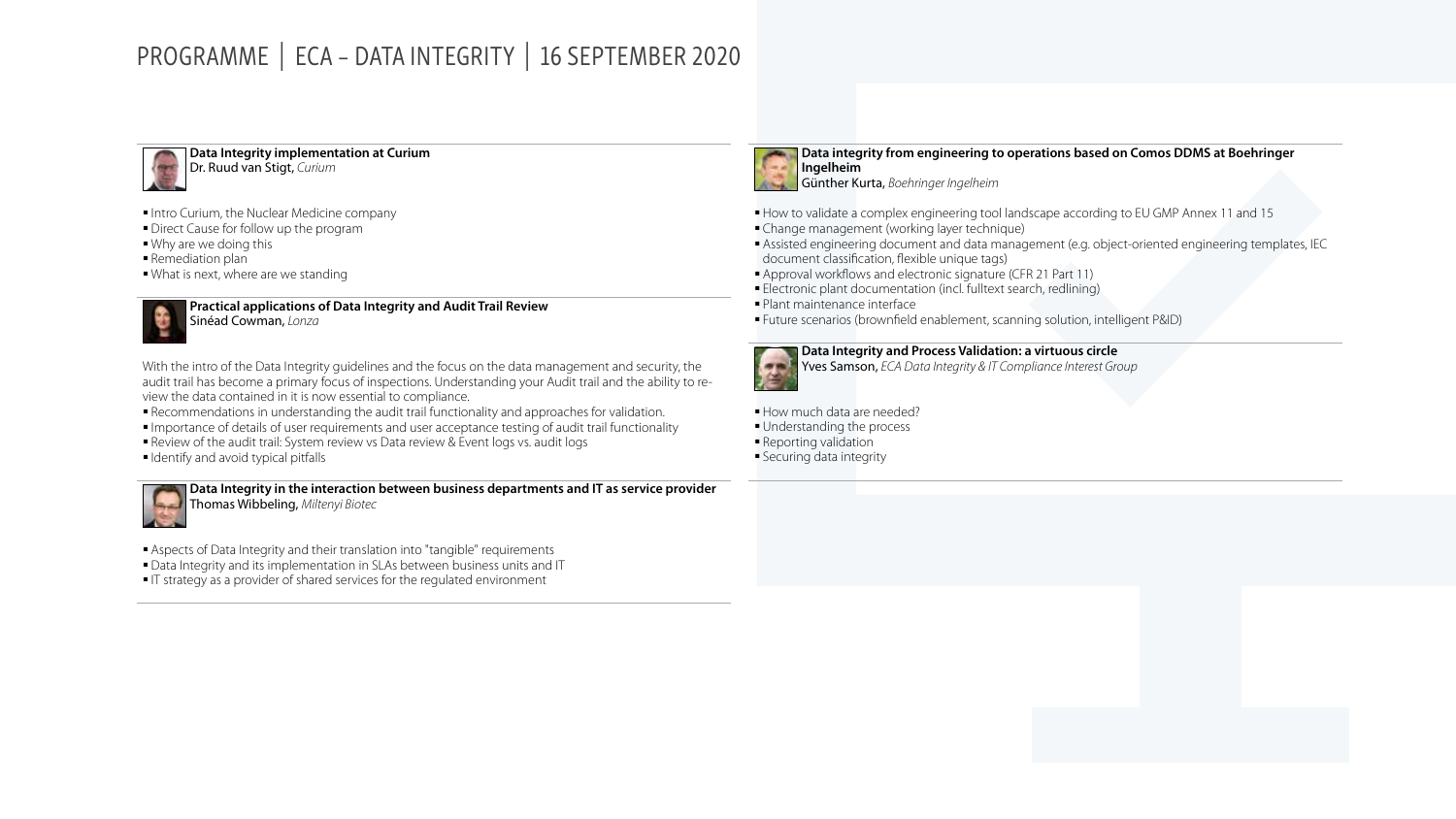### ECA – CURRENT ASEPTIC TECHNOLOGIES | 15 SEPTEMBER 2020

#### **Objectives**

Reasons to attend this conference:

- You will be informed on new technological developments in sterile / aseptic manufacturing
- You will learn how current GMP and production requirements have to be implemented technologically in sterile manufacturing
- You will get case studies from pharmaceutical companies

### Background

GMP regulations only define general requirements for equipment – it has to be suitable for the intended work process, easy to clean and without any negative influence on the product quality. Questions like how these general requirements have to be fulfilled concretely in sterile manufacture, which points call for special attention and which new technologies will be used in the future are in this conference's focus. Speakers from the pharmaceutical industry and from planning and engineering companies deal with pivotal developments in the field of sterile manufacturing.

#### Moderator

Gert Moelgaard, *ECA Validation Interest Group* Jörg Zimmermann*, Vetter Pharma-Fertigung*

### Target Audience

The event is directed at specialists from the pharmaceutical industry as well as at engineers and planners who have to deal with current aseptic technologies in clean areas in their daily practice. It particularly addresses the departments:

**Production** 

• Quality assurance **Engineering / Technology** 

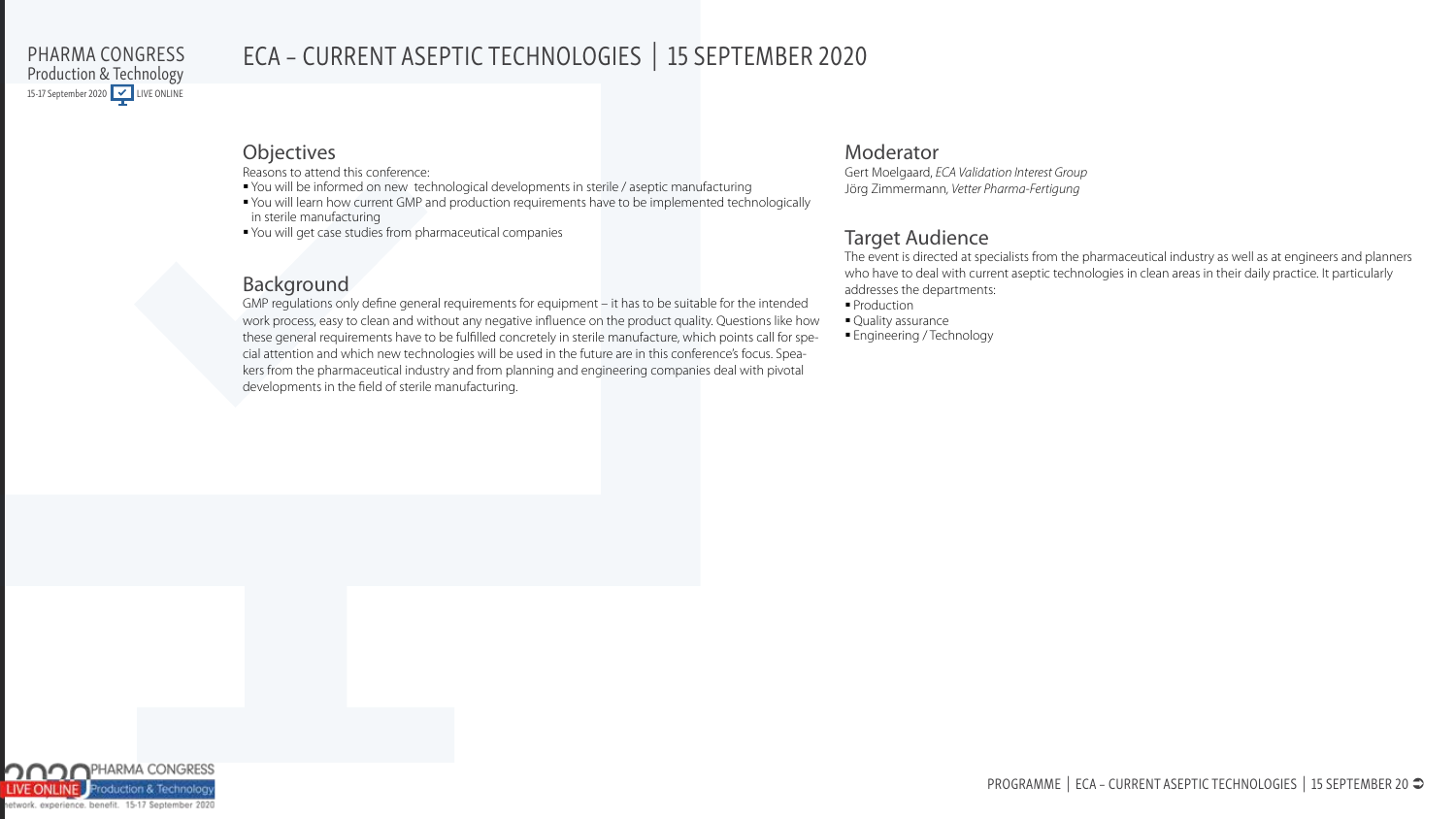### PROGRAMME | ECA – CURRENT ASEPTIC TECHNOLOGIES | 15 SEPTEMBER 20



**Technological overview: Single-use technologies for intensified and continuous bioprocesses (USP & DSP)**

- Prof. Dr. Regine Eibl, *Zürcher University of Applied Science*
- Continuous USP
- − High cell density and large volume cell banks
- − N-1 perfusion
- − Production in perfusion mode
- − Clarification
- Continuous DSP
- − Bind-elute chromatography
- − Virus inactivation
- − Flow-through chromatography
- − Virus filtration
- − Final ultra- and diafiltration



**Continuous Biomanufacturing - a GMP inspector's view**

debis es quas mi Dr. Daniel Müller, *Local GMP Authority of Baden-Württemberg*

- **Regulatory guidance**
- General requirements
- **Application of single-use systems**
- **Control & validation strategy**
- Challenges and discussion points



- Challenges and benefits of continuous manufacturing for biologics
- Case study: Comparison of process parameters and product quality in batch and continuous manufacturing
- Control strategy and regulatory aspects



**Challenges in manufacturing high value lyophilized oncologics - a case study** Fabio Gentilini, *BSP Pharmaceuticals*

- BSP's requirements for a flexible CMO sterile suite with space constrains for high value oncological products containing solvents under isolation technology
- Suppliers provided solutions including:
- − Reduced foot-print equipment
- − Innovative loading/unloading system (including cold shelf loading)
- − PAT tools (including nucleation)



**Case Study: Cycle Development & Validation of automated AHP decontamination processes for cleanrooms** Dr Markus Lesch, *Vetter Pharma-Feritung*

**Design of decontamination system & cleanroom** 

- Optimization of aerosolized amount of H<sub>2</sub>O<sub>2</sub>
- Selection of positions to be challenged with indicators
- Optimization of relative humidity
- Optimization of decontamination time
- Value of chemical indicators for validation of AHP processes

**EirGen Pharma – How state-of-the-art fill & finish equipment flexibility supports CMO** 

**business** Dermot O'Riordan, *EirGen*

Possibilities and challenges when processing various RTU packaging components

- Challenges of filling non- to high-potent products
- **Flexibility in aseptic filling processes**
- Challenges of manufacturing different products with different batch sizes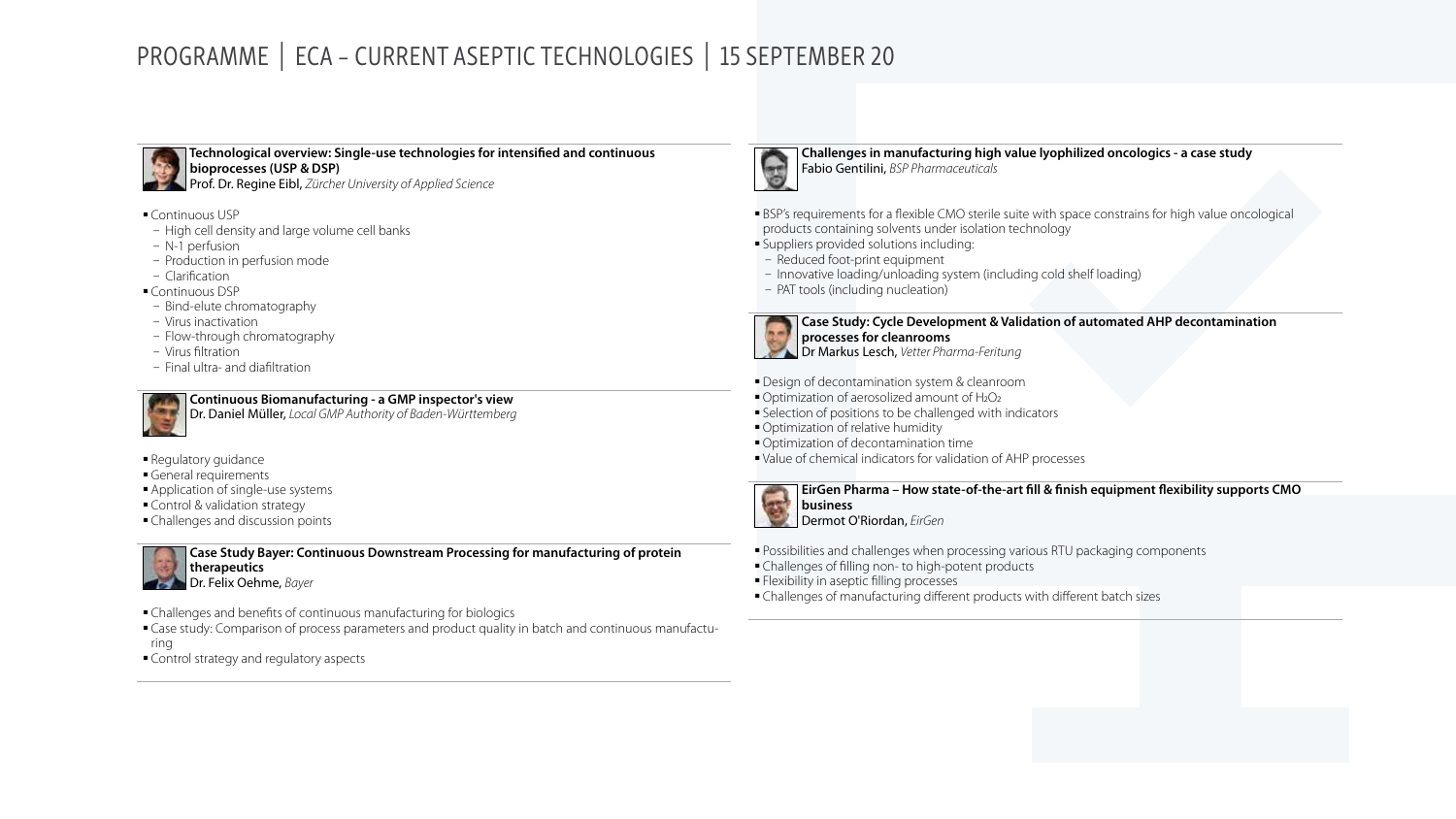### ECA – CURRENT ASEPTIC COMPLIANCE | 16 SEPTEMBER 2020

#### Objectives

Reasons to attend this conference:

- You will be informed on the current status of EU Annex 1 revision
- You will learn how current GMP and production requirements have to be implemented in sterile manufacture
- You will get case studies from pharmaceutical companies

#### Background

EU GMP Annex 1 on sterile medicinal products is currently under revision. A first public draft from 2017 was intensively discussed. A second public draft was published in February 2020 to comment again until July 2020. What are the consequences of these discussions and what are the next steps to a final document will be explained in this conference.

#### Moderator

Gert Moelgaard, *ECA Validation Interest Group* Jörg Zimmermann*, Vetter Pharma-Fertigung*

### Target Audience

The event is directed at specialists from the pharmaceutical industry as well as at engineers and planners who have to deal with current aseptic regulations in their daily practice. It particularly addresses the departments: **Production** 

• Quality assurance

Engineering / Technology

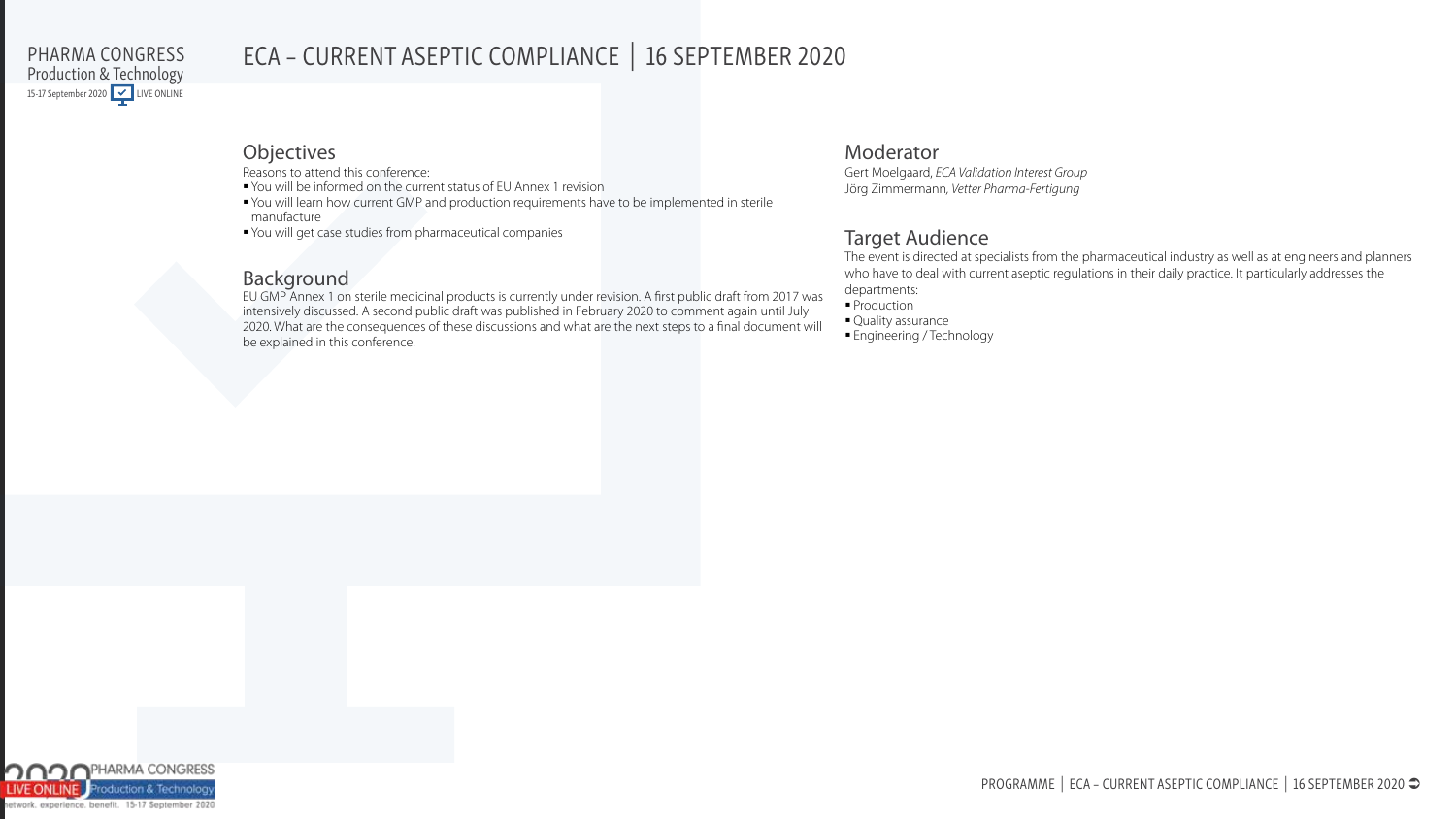### PROGRAMME | ECA – CURRENT ASEPTIC COMPLIANCE | 16 SEPTEMBER 2020



**Pit Quare Study: Media Fill Design for aseptic Blow Fill Seal Filling**<br> **Pit Media fill Concept**<br> **Pit General Media fill concept**<br> **Pitchetics assessed** Dr. Martin Haerer, *Rommelag CMO*

- General Media fill concept
- **Bracketing concept**
- Intervention procedure
- Operator involvement
- **Evaluation**



**Environmental Monitoring in Modern Biopharmaceutical DP Facilities – A Proposal for a Harmonized Risk Based Approach for Selecting Monitoring Points and Defining Monitoring Plans**

Patrice Wery, *GSK Vaccines*

- What about Biophorum, the group working on this Risk Assessment?
- Why do we need a harmonized Risk Assessment tool?
- **Explanation of the tool in a step by step approach**
- First feed-back of authorities
- A practical example to illustrate how it works



#### **Status of Annex 1 revision?**

Dr. Rainer Gnibl, *Government of Upper Bavaria*

**Firmenname**<br>**Single Use Bioreactor Platform(SUB) for Microbial Fermentation in a GMP manufacturing Straßen facility**<br>Dr. Sofia Venceslau, *Genibet* **facility**

**Benefits for GMP production** 

- **Broaden the use of SUBs to expand bacteria and yeast cells**
- $\blacksquare$  Main faced challenges



**Challenges and Opportunities of Aseptic Manufacturing Process Transfers** Dr. Martin Schwab, *Vetter Pharma-Fertigung*

- Manufacturing Process Transfers / Clean Room Transfers: Background, Drivers, Characteristics
- Technology Transfer: Like for like, process optimization, gap- and risk-analysis, challenges **Lessons learned and outlook**



**Areas of focus for Auditors of Sterile Operations** Hesham Elrayes, *B.Braun*

#### Areas to be focused

- − APRs (PQRs)...
- − BRs
- − Deviations/Investigations
- − Training
- − Complaints
- − Adverse Events Signal Detection
- What should I spend some time looking at here...?
- − Batches Manufactured
- − Analytical Data & Trend Analysis
- − Qualification status of equipment
- − Quality Agreements
- − Sterilization cycles
- − Environmental Monitoring
- Assessment tools to focus on key process and environmental elements relative to audit aseptic Lyophilization process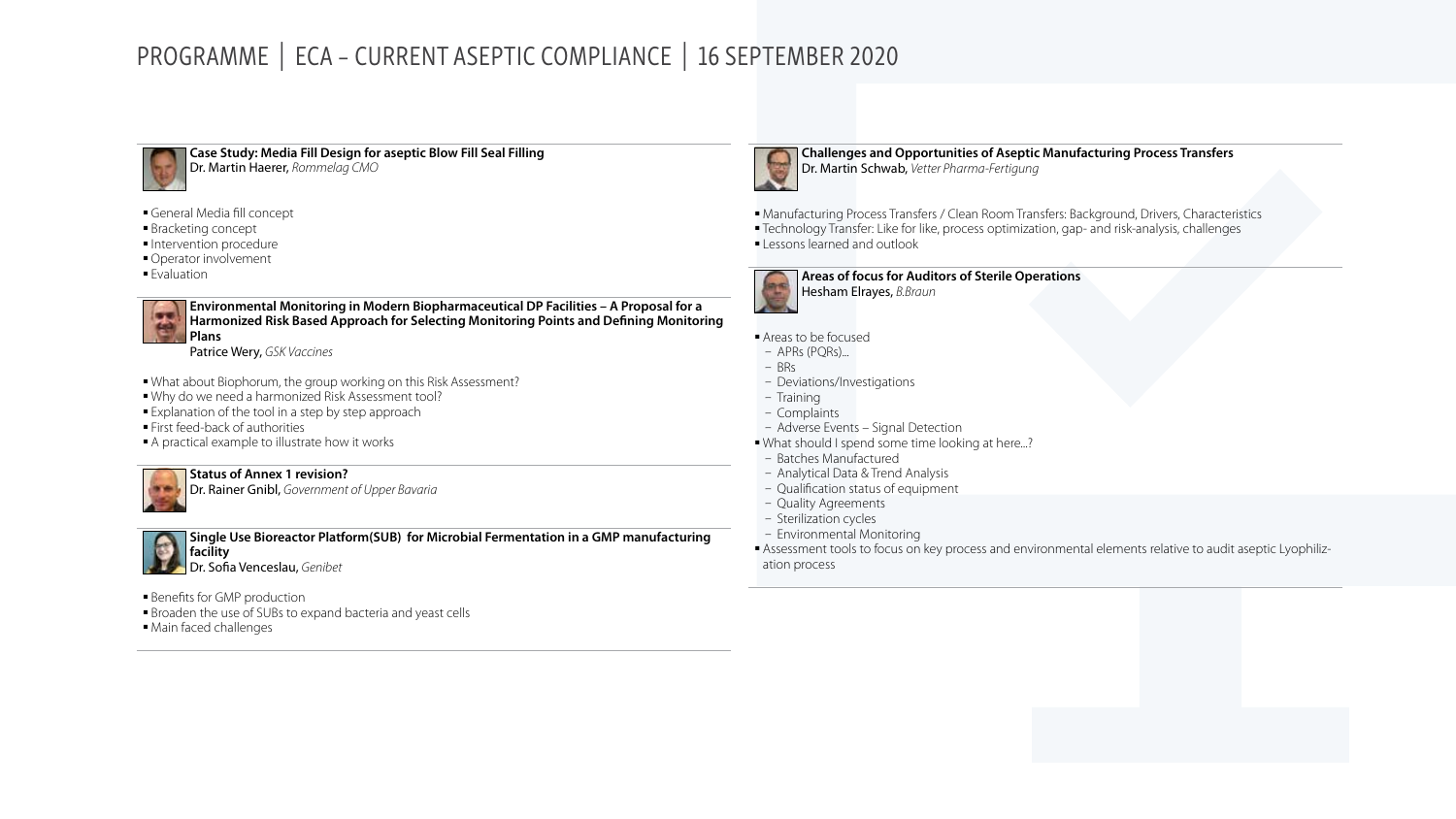### ECA – BARRIER SYSTEMS | 16 SEPTEMBER 2020

#### **Objectives**

This is why you will benefit from attending this conference:

- Case studies from various pharmaceutical companies will deal with the implementation, qualification and operation of Isolator and RABS systems.
- You will discuss the current state of the art and new technological developments in Barrier Systems technology.
- You will get to know first hand the new EU-GMP Annex 1 draft requirements on Barrier Systems
- Experts from pharmaceutical companies will share their knowledge regarding operational experience.

### Background

The protection against microbial contamination is the most important point for drugs produced by aseptic processes. Today the regulators require a more strict separation between operators and product in the form of an access barrier.

Two systems are on the market – RABS (Restricted Access Barrier System) and Isolators. But only isolators are referred to by the US FDA as advanced aseptic technology.

This conference will focus on current questions of barrier systems coming from FDA regulations as well as from the revised EU-GMP Annex 1, and it will specifically address the subject from the perspectives of pharmaceutical operators, planners and engineers.

#### Moderator

Didier Meyer, *DMCompliance*

#### Target Audience

This event is directed at decision-makers from pharmaceutical production, development and quality assurance/control. It also addresses engineers and planners who need to be well informed about current developments in the field of barrier systems.

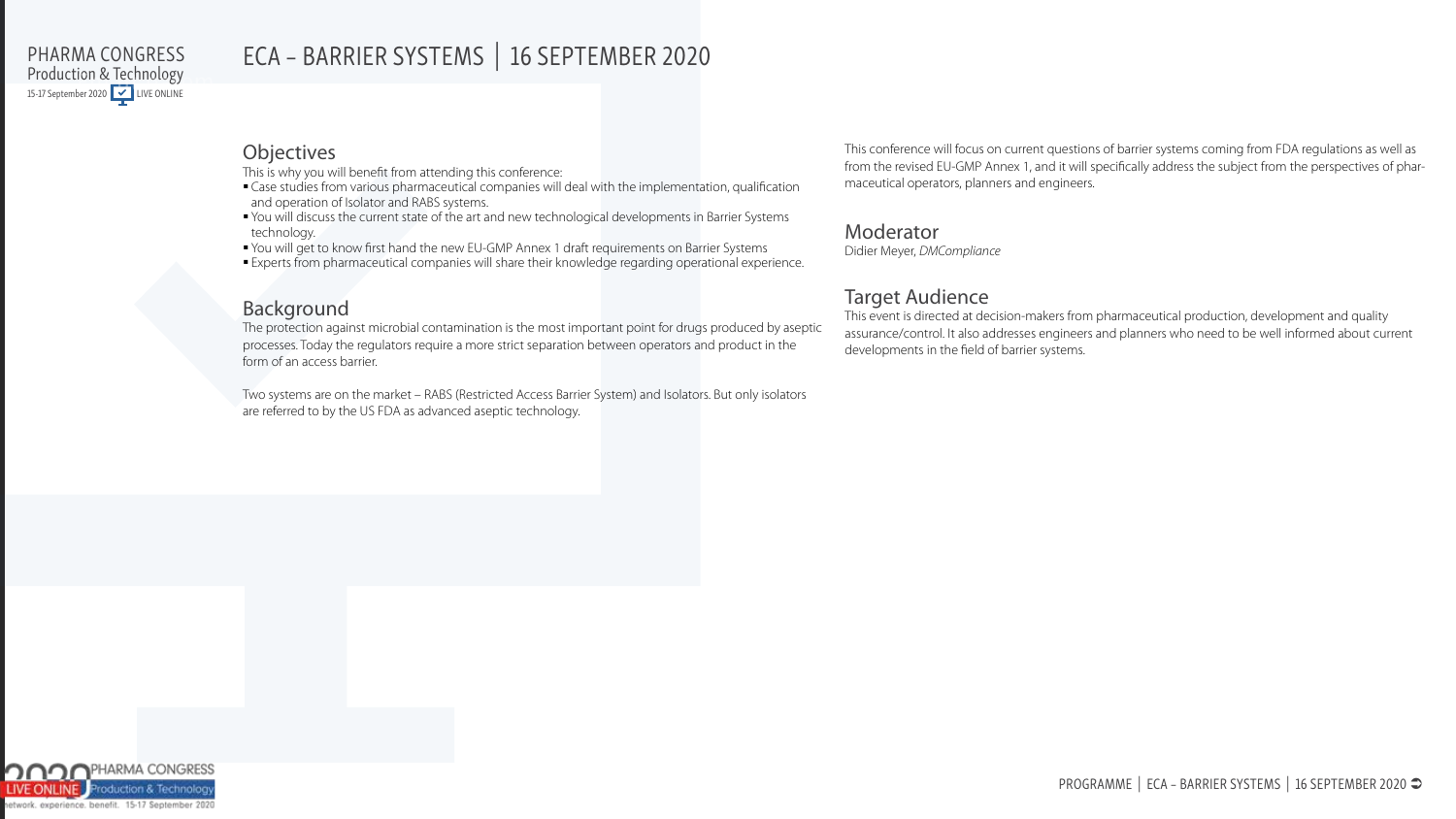### PROGRAMME | ECA – BARRIER SYSTEMS | 16 SEPTEMBER 2020



**From design to construction of a new integrated fill & finish facility – combination of proven and new technologies** Dr. Gabriele Sabine Roidl, *Lonza*

- **Installation of a new drug production line**
- **Using modern and innovative technologies**
- Vial filling line with isolator technology and 2 lyophilizers



**Aseptic processing and filling of a viral vector for gene and cell therapy** Leslie Southam, *Oxford Biomedica*

- An integrated solution of a state of the art small batch filler in a barrier system, designed to fit a biological production process: Freeze/thaw and time restrictions of the product lead to a special line layout where formulation and filling are combined in one barrier system
- Application of No-touch-transfer (NTT): An alternative methodology to introduce pre-sterilized product containers into the Grade A environment without in process disinfection steps
- Aseptic Containment Approach: Requirements on containment driven by cross contamination control are combined with requirements for aseptic filling and viral containment

**Barrier Systems and Annex 1: GMP inspectors's point of view**

Dr. Daniel Müller, *Local GMP Authority of Baden-Württemberg*

- Most important changes of Annex 1 an update
- Regulatory comparison of Annex 1 version 2018 and new / intended Annex 1
- GMP inspector's comments on new / intended requirements for barriers



**New-Designed Isolator for Aseptic Filling** Quentin Majeau, *Hydro-Fill*

- Isolators : Overview
- Disposable Isolator to a Virtual-wall Isolator
- Virtual wall Isolator : containment or Class A operation
- Virtual wall Isolator : Integration on a disposable filling line



**Vaccines for the World - Insights into Design and Execution of a BSL2 Fill-Finish Facility**

- Rutger Vandiest, *Bavarian Nordic Mark Miller, IPS*
- The fill & finish operations for viral vaccines: specific attributes to facility and equipment
- **Design, construction and qualification of their new fill & finish facility in Denmark**
- **Filling and lyophilization of live vaccines in a BSL2 environment**

**Dedicated capacity for CDMO services** 



**Writing User Requirement Specifications (URS) for Isolator projects** Dr. Timo Krebsbach, *HHAC Labor Dr. Heusler* 

 The URS should define clearly and precisely, what the user wants the equipment to do in terms of performance characteristics, product quality metrics, and production yields. It should also define any nonfunctional requirements, constraints, and deliverables that need to be supplied with the system.

The presentation shows the lesson learned from the view of a customer.

In the future topics like automation and digitalization need more attention from the very beginning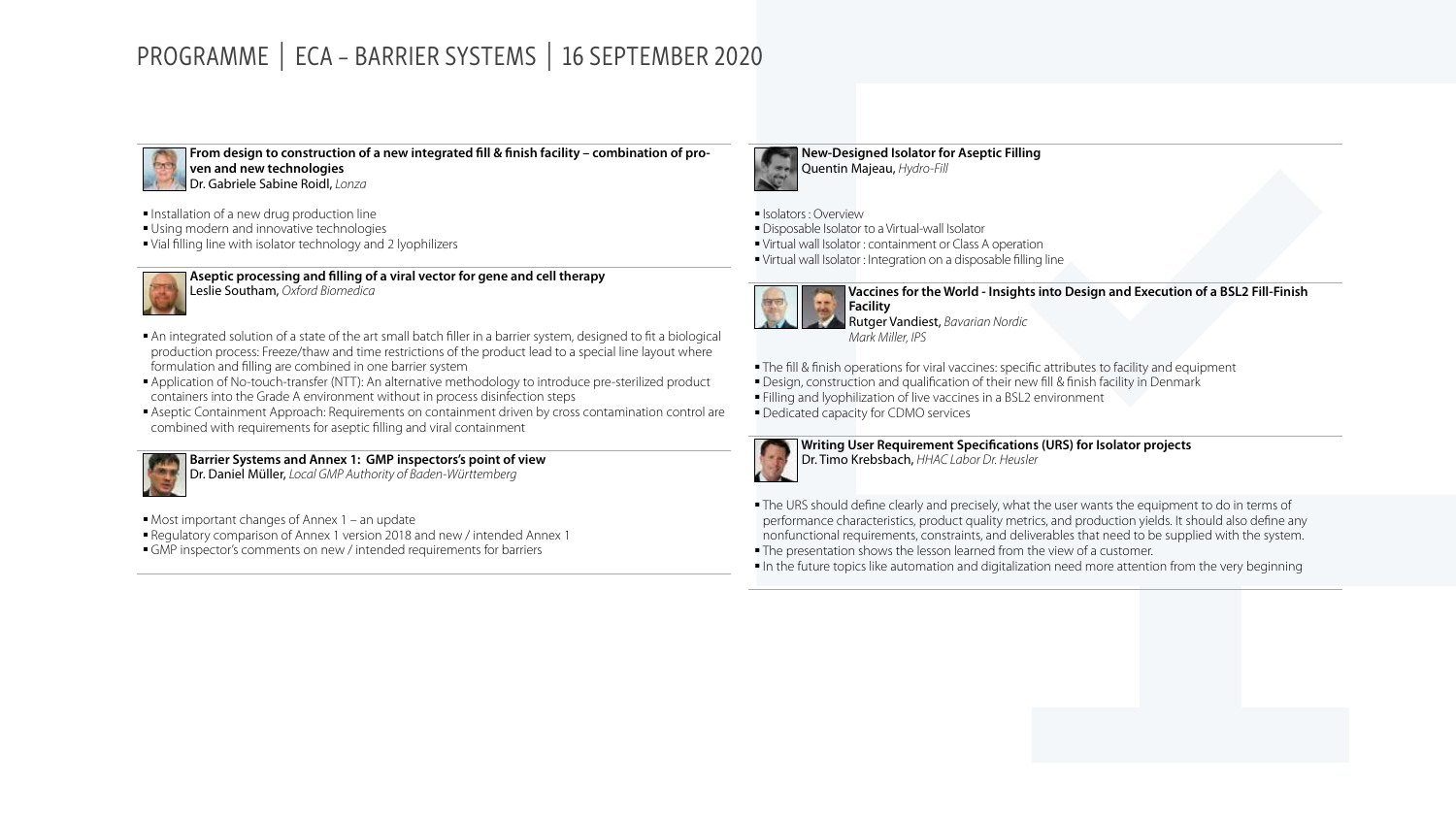# AGENDA | 15 SEPTEMBER 2020

| Time    | ECA - Data Integrity                                                                | ECA - Current Aseptic Technologies                                                                      | Time    |
|---------|-------------------------------------------------------------------------------------|---------------------------------------------------------------------------------------------------------|---------|
| 9:00h   |                                                                                     |                                                                                                         | 9:00h   |
| 9:15h   | <b>KEYNOTE:</b>                                                                     | Annex 1 Revision – the long and winding road                                                            | 9:15h   |
| 9:30 h  |                                                                                     | Dr. Bernd Renger, Immediate Past Chair, European Qualified Person Association                           | 9:30 h  |
| 9:45h   |                                                                                     |                                                                                                         | 9:45h   |
| 10:00 h |                                                                                     | <b>Break</b>                                                                                            | 10:00 h |
| 10:15 h |                                                                                     |                                                                                                         | 10:15 h |
| 10:30 h | Data Integrity from an Inspector's Point of View                                    | Technological overview: Single-use technologies for intensified and continuous bioprocesses (USP & DSP) | 10:30 h |
| 10:45 h | Maria Kladi, National Organization for Medicines, Greece                            | Prof Dr Regine Eibl, Zürcher University of Applied Science                                              | 10:45 h |
| 11:00 h |                                                                                     |                                                                                                         | 11:00 h |
| 11:15h  | Data Integrity by Design                                                            | Continuous Biomanufacturing - a GMP inspector's view                                                    | 11:15h  |
| 11:30 h | Stefan Schöttle, Roche Diagnostics                                                  | Dr. Daniel Müller, Local GMP Authority of Baden-Württemberg                                             |         |
| 11:45 h |                                                                                     |                                                                                                         | 11:45 h |
| 12:00 h |                                                                                     |                                                                                                         | 12:00 h |
| 12:15 h |                                                                                     | <b>Break</b>                                                                                            |         |
| 12:30 h |                                                                                     |                                                                                                         |         |
| 12:45 h |                                                                                     |                                                                                                         | 12:45 h |
| 13:00 h |                                                                                     |                                                                                                         | 13:00 h |
| 13:15 h | DI as topic of GMP-inspections; an inspector's view                                 | Case Study Bayer: Continuous Downstream Processing for manufacturing of protein therapeutics            | 13:15 h |
| 13:30 h | Dr. Arno Terhechte, Bezirksregierung Münster                                        | Dr. Felix Oehme, Bayer                                                                                  |         |
| 13:45 h |                                                                                     |                                                                                                         | 13:45 h |
| 14:00 h | Case Study - A risk based approach for systematic<br>DI-assessments and -mitigation | Challenges in manufacturing high value lyophilized oncologics - a case study                            | 14:00 h |
| 14:15 h | Hannah Greiner, Epista Life Science                                                 | Fabio Gentilini, BSP Pharmaceuticals                                                                    |         |
| 14:30 h |                                                                                     |                                                                                                         | 14:30 h |
| 14:45 h |                                                                                     | <b>Break</b>                                                                                            | 14:45 h |
| 15:00 h |                                                                                     |                                                                                                         | 15.00 h |
| 15:15 h | Requirements for Operating Computerized Systems and Data Management                 | Case Study: Cycle Development & Validation of automated AHP decontamination processes for cleanrooms    | 15:15 h |
| 15:30 h | Dr. Philip Hörsch, Vetter Pharma Fertigung                                          | Dr. Markus Lesch, Vetter Pharma-Fertigung                                                               | 15:30 h |
| 15:45 h |                                                                                     |                                                                                                         | 15:45 h |
| 16:00 h | Data Integrity Compliance Improvement: A Combined Approach to Mitigation            | EirGen Pharma- How state-of-the-art fill & finish equipment flexibility supports CMO business           | 16:00 h |
| 16:15 h | Matthias Runge, Bayer                                                               | Dermot O'Riordan, EirGen                                                                                |         |
| 16:30 h |                                                                                     |                                                                                                         | 16:30 h |
|         | Discussion                                                                          | Discussion                                                                                              | 17:00 h |
| 17:00 h |                                                                                     |                                                                                                         |         |

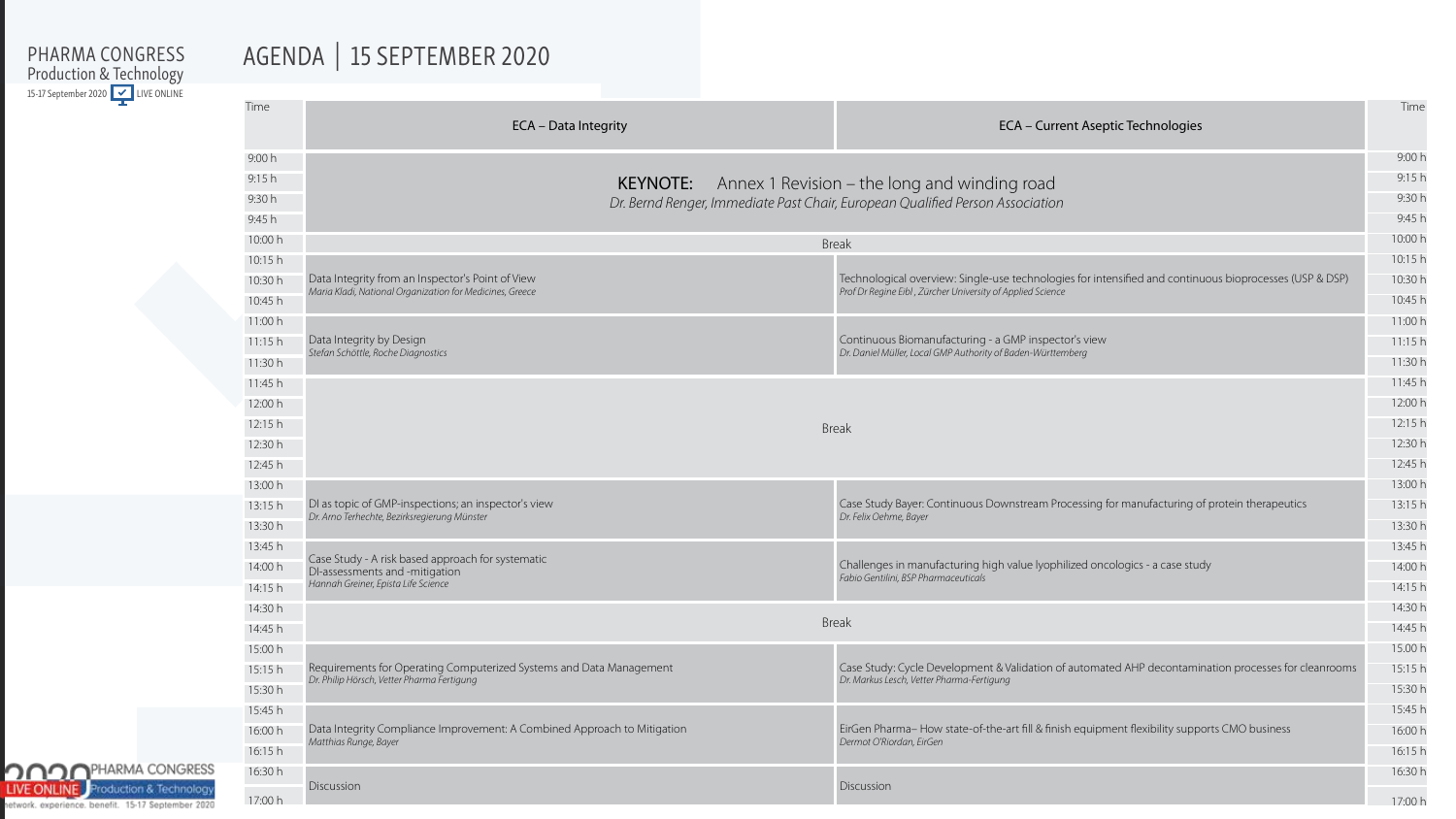# AGENDA | 16 SEPTEMBER 2020

| Time               |                                                                                                                               |                                                                                              |                                                                                                                             | Time               |
|--------------------|-------------------------------------------------------------------------------------------------------------------------------|----------------------------------------------------------------------------------------------|-----------------------------------------------------------------------------------------------------------------------------|--------------------|
|                    | <b>ECA - Barrier Systems</b>                                                                                                  | ECA - Data Integrity                                                                         | <b>ECA</b> - Current Aseptic Compliance                                                                                     |                    |
| 9.00h              |                                                                                                                               |                                                                                              |                                                                                                                             | 9.00 h             |
| 9:15h              | Case Study AbbVie: The new Biologics Site in Singapore<br><b>KEYNOTE:</b><br>Dr. Rolf Ratke, Abbvie   Ronan Mc Garvey, AbbVie |                                                                                              |                                                                                                                             | 9:15h              |
| 9:30 h             |                                                                                                                               |                                                                                              |                                                                                                                             | 9:30h              |
| 9:45 h             |                                                                                                                               |                                                                                              |                                                                                                                             | 9:45 h             |
| 10:00 h            |                                                                                                                               | <b>Break</b>                                                                                 |                                                                                                                             | 10:00 h            |
| 10:15 h            |                                                                                                                               | Data Integrity implementation at Curium                                                      |                                                                                                                             | 10:15 h            |
| 10:30 h            | From design to construction of a new integrated fill&finish facility – combina-<br>tion of proven and new technologies        |                                                                                              | Case Study: Media Fill Design for aseptic Blow Fill Seal Filling<br>Dr. Martin Haerer, Rommelag CMO                         | 10:30 h            |
| 10:45 h            | Dr. Gabriele Sabine Roidl, Lonza                                                                                              | Dr. Ruud van Stigt, Curium                                                                   |                                                                                                                             | 10:45 h            |
| 11:00 h            |                                                                                                                               |                                                                                              | Environmental Monitoring in Modern Biopharmaceutical DP Facilities - A                                                      | 11:00 h            |
| 11:15h             | Aseptic processing and filling of a viral vector for gene and cell therapy<br>Leslie Southam, Oxford Biomedica                | Practical applications of Data Integrity and Audit Trail Review<br>Sinéad Cowman, Lonza      | Proposal for a Harmonized Risk Based Approach for Selecting Monitoring<br>Points and Defining Monitoring Plans              | 11:15h             |
| 11:30 h            |                                                                                                                               |                                                                                              | Patrice Wery, GSK Vaccines                                                                                                  | 11:30 h            |
| 11:45 h            |                                                                                                                               |                                                                                              |                                                                                                                             | 11:45 h            |
| 12:00 h            |                                                                                                                               |                                                                                              |                                                                                                                             | 12:00 h            |
| 12:15 h            |                                                                                                                               | <b>Break</b>                                                                                 |                                                                                                                             | 12:15 h            |
| 12:30 h            |                                                                                                                               |                                                                                              |                                                                                                                             | 12:30 h            |
| 12:45 h            |                                                                                                                               |                                                                                              |                                                                                                                             | 12:45 h            |
| 13:00 h            |                                                                                                                               | Data Integrity in the interaction between business departments and IT as<br>service provider | Status of Annex 1 revision?<br>Dr. Rainer Gnibl, Government of Upper Bavaria                                                | 13:00 h            |
| 13:15h             | Barrier Systems and Annex 1: GMP inspectors's point of view<br>Dr. Daniel Müller, Local GMP Authority of Baden Württemberg    |                                                                                              |                                                                                                                             | 13:15 h            |
| 13:30 h            |                                                                                                                               | Thomas Wibbeling, Miltenyi Biotec                                                            |                                                                                                                             | 13:30 h            |
| 13:45 h            |                                                                                                                               | Data integrity from engineering to operations based on Comos DDMS at                         | Single Use Bioreactor Platform(SUB) for Microbial Fermentation in a GMP                                                     | 13:45 h            |
| 14:00 h            | New-Designed Isolator for Aseptic Filling<br>Quentin Majeau, Hydro Fill                                                       | Boehringer Ingelheim                                                                         | manufacturing facility<br>Dr. Sofia Venceslau, Genibet                                                                      | 14:00 h            |
| 14:15h             |                                                                                                                               | Günther Kurta, Boehringer Ingelheim                                                          |                                                                                                                             | 14:15 h            |
| 14:30 h            |                                                                                                                               | <b>Break</b>                                                                                 |                                                                                                                             | 14:30 h            |
| 14:45 h            |                                                                                                                               |                                                                                              |                                                                                                                             | 14:45 h            |
| 15:00 h            | Vaccines for the World - Insights into Design and Execution of a BSL2                                                         |                                                                                              | Challenges and Opportunities of Aseptic Manufacturing Process Transfers                                                     | 15:00 h            |
| 15:15 h            | Fill-Finish Facility<br>Rutger Vandiest, Bavarian Nordic                                                                      |                                                                                              | Dr. Martin Schwab, Vetter Pharma-Fertigung<br>Areas of focus for Auditors of Sterile Operations<br>Hesham Elrayes, B. Braun | 15:15 h            |
| 15:30 h            |                                                                                                                               | Data Integrity and Process Validation: a virtuous circle                                     |                                                                                                                             | 15:30 h            |
| 15:45 h<br>16:00 h | Writing User Requirement Specifications (URS) for Isolator projects                                                           | Yves Samson, ECA Data Integrity & IT Compliance Interest Group                               |                                                                                                                             | 15:45 h<br>16:00 h |
| 16:15 h            | Dr. Timo Krebsbach, HHAC Labor Dr. Heusler                                                                                    |                                                                                              |                                                                                                                             | 16:15 h            |
| 16:30 h            |                                                                                                                               |                                                                                              |                                                                                                                             | 16:30 h            |
|                    | Discussion                                                                                                                    | Discussion                                                                                   | Discussion                                                                                                                  |                    |
| 17:00 h            |                                                                                                                               |                                                                                              |                                                                                                                             | 17:00 h            |